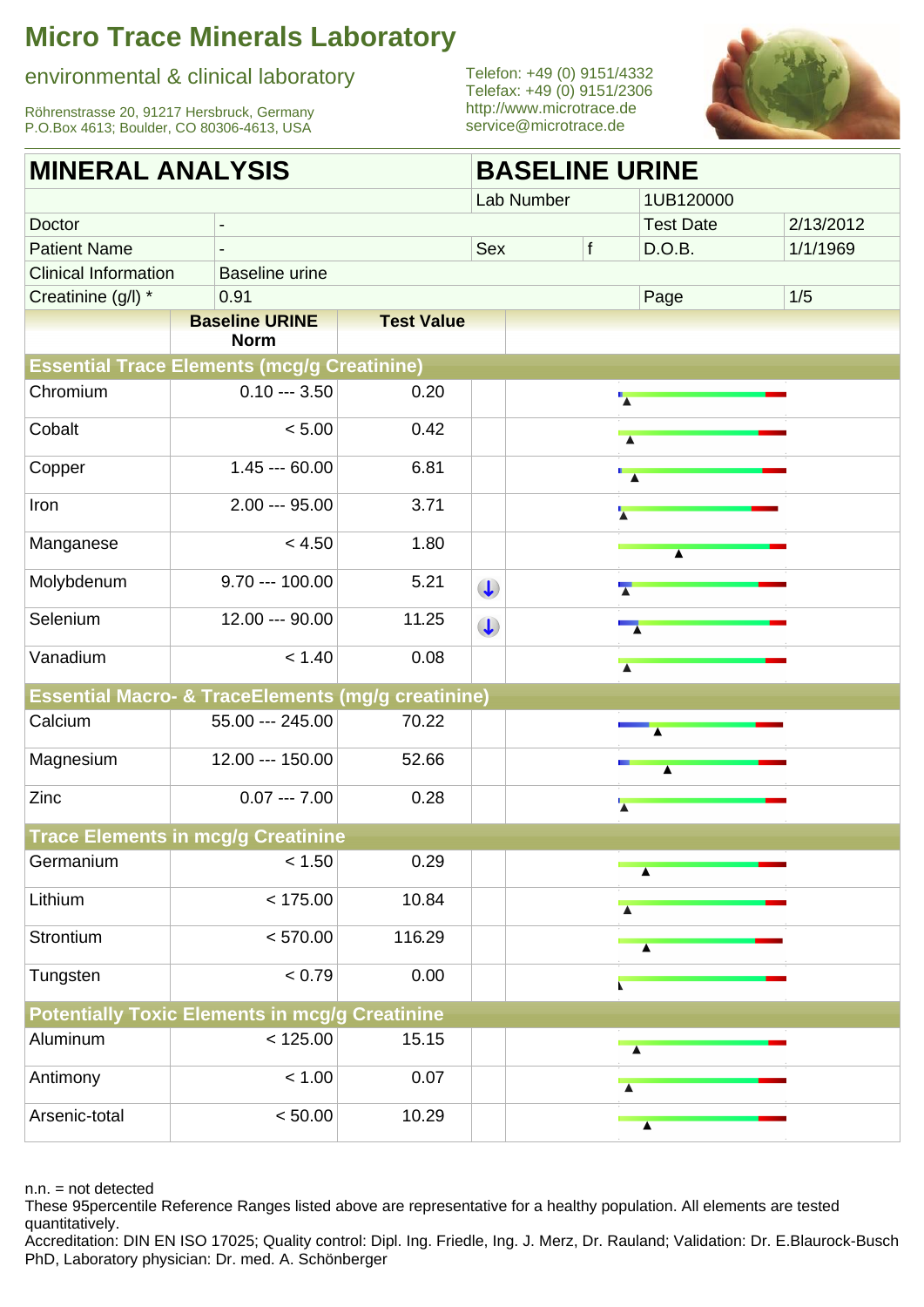#### environmental & clinical laboratory

Röhrenstrasse 20, 91217 Hersbruck, Germany P.O.Box 4613; Boulder, CO 80306-4613, USA

Telefon: +49 (0) 9151/4332 Telefax: +49 (0) 9151/2306 <http://www.microtrace.de> service@microtrace.de



| <b>MINERAL ANALYSIS</b><br><b>BASELINE URINE</b> |                                                       |                   |            |  |                             |      |     |
|--------------------------------------------------|-------------------------------------------------------|-------------------|------------|--|-----------------------------|------|-----|
| <b>Patient Name</b>                              |                                                       |                   | Lab Number |  | 1UB120000                   | Page | 2/5 |
|                                                  | <b>Baseline URINE</b><br><b>Norm</b>                  | <b>Test Value</b> |            |  |                             |      |     |
|                                                  | <b>Potentially Toxic Elements in mcg/g Creatinine</b> |                   |            |  |                             |      |     |
| <b>Barium</b>                                    | < 8.22                                                | 4.99              |            |  | $\blacktriangle$            |      |     |
| Beryllium                                        | < 1.20                                                | 0.03              |            |  |                             |      |     |
| <b>Bismuth</b>                                   | < 0.15                                                | 0.01              |            |  |                             |      |     |
| Cadmium                                          | < 0.80                                                | 0.06              |            |  | $\overline{\blacktriangle}$ |      |     |
| Cesium                                           | < 11.00                                               | 2.77              |            |  |                             |      |     |
| Gallium                                          | < 7.76                                                | 0.20              |            |  | $\blacktriangle$            |      |     |
| Lead                                             | < 5.00                                                | 0.67              |            |  | $\overline{\blacktriangle}$ |      |     |
| Mercury                                          | < 1.00                                                | 0.16              |            |  | $\overline{\blacktriangle}$ |      |     |
| Nickel                                           | < 3.00                                                | 5.71              | $\bullet$  |  |                             |      |     |
| Palladium                                        | < 1.40                                                | 0.35              |            |  |                             |      |     |
| Platinum                                         | < 0.60                                                | n.n.              |            |  |                             |      |     |
| Silver                                           | < 1.40                                                | 0.01              |            |  |                             |      |     |
| Thallium                                         | < 0.60                                                | 0.09              |            |  |                             |      |     |
| Tin                                              | < 5.00                                                | 0.36              |            |  | $\overline{\blacktriangle}$ |      |     |
| Titanium                                         | < 13.00                                               | 0.96              |            |  | $\overline{\phantom{a}}$    |      |     |
| Uranium                                          | 0.06                                                  | 0.00              |            |  | $\overline{\blacktriangle}$ |      |     |
| Zirconium                                        | < 2.50                                                | 0.06              |            |  | $\blacktriangle$            |      |     |

n.n. = not detected

These 95percentile Reference Ranges listed above are representative for a healthy population. All elements are tested quantitatively.

Accreditation: DIN EN ISO 17025; Quality control: Dipl. Ing. Friedle, Ing. J. Merz, Dr. Rauland; Validation: Dr. E.Blaurock-Busch PhD, Laboratory physician: Dr. med. A. Schönberger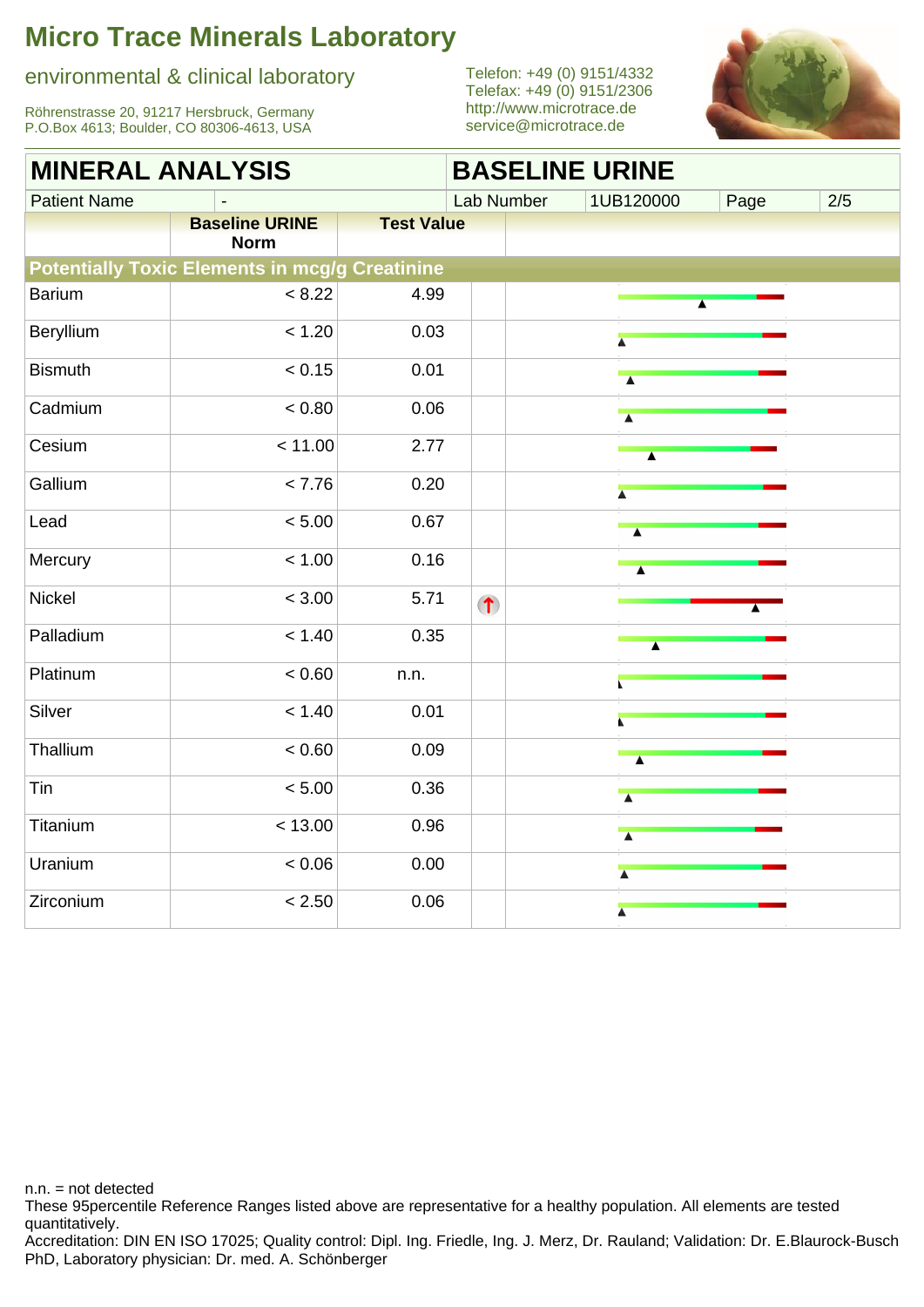environmental & clinical laboratory

Röhrenstrasse 20, 91217 Hersbruck, Germany P.O.Box 4613; Boulder, CO 80306-4613, USA

#### **MINERAL ANALYSIS**

Patient Name

Telefon: +49 (0) 9151/4332 Telefax: +49 (0) 9151/2306 <http://www.microtrace.de> service@microtrace.de



**BASELINE URINE**

Lab Number | 1UB120000 | Page | 3/5

**URINE ANALYSIS AND CHELATION INFORMATION:**

**Urine analysis is an indispensable tool for assessing the renal ability to excrete and to assess renal disease. The information contained in this report is designed as an interpretive adjunct to normally conducted diagnostic procedure. The findings are best viewed in the context of a medical examination and history.**

**The results are reported in mg/g creatinine for the macro elements and mcg/g creatinine for the trace elements and heavy metals. Normalization per mg or mcg creatinine reduces the potentially great margin of error which otherwise can result from sample collection and variation in sample volume. A creatinine value of <0,3g/L is the borderline level for the conversion of test values to mg/g and mcg/g creatinine. When lower creatinine levels are measured (usually due to a high fluid intake during urine collection time), the borderline value of 0,3g/l is used for the conversion.**

**High levels of toxins in Baseline urines reflect toxic exposure within the past 48 hours. High levels of nutrient elements are generally due to a high intake (supplements, algae products, medication or food such as fish which may be containing high levels of toxic metals such as As or Hg)**

**RELATED INFORMATION: The data of this report is based on ICP-MS Spectroscopy utilizing cell technique. Strict quality control measurements and licensing requirements are followed, including round robin blind testing by licensing authorities. For more information: www.microtrace.de**

MOLYBDENUM (Mo) serves as a co-factor for xanthine and aldehyde oxidases. Dietary molybdenum is readily absorbed by the intestine and is excreted in the urine and bile. SOURCES: whole grains, legumes, leafy vegetables and organ meats. The RDA is 0.15-0.5 mg/day, depending on age and status. Acute deficiency symptoms are unknown in humans. THERAPEUTIC CONSIDERATION: increase molybdenum intake and support intestinal function.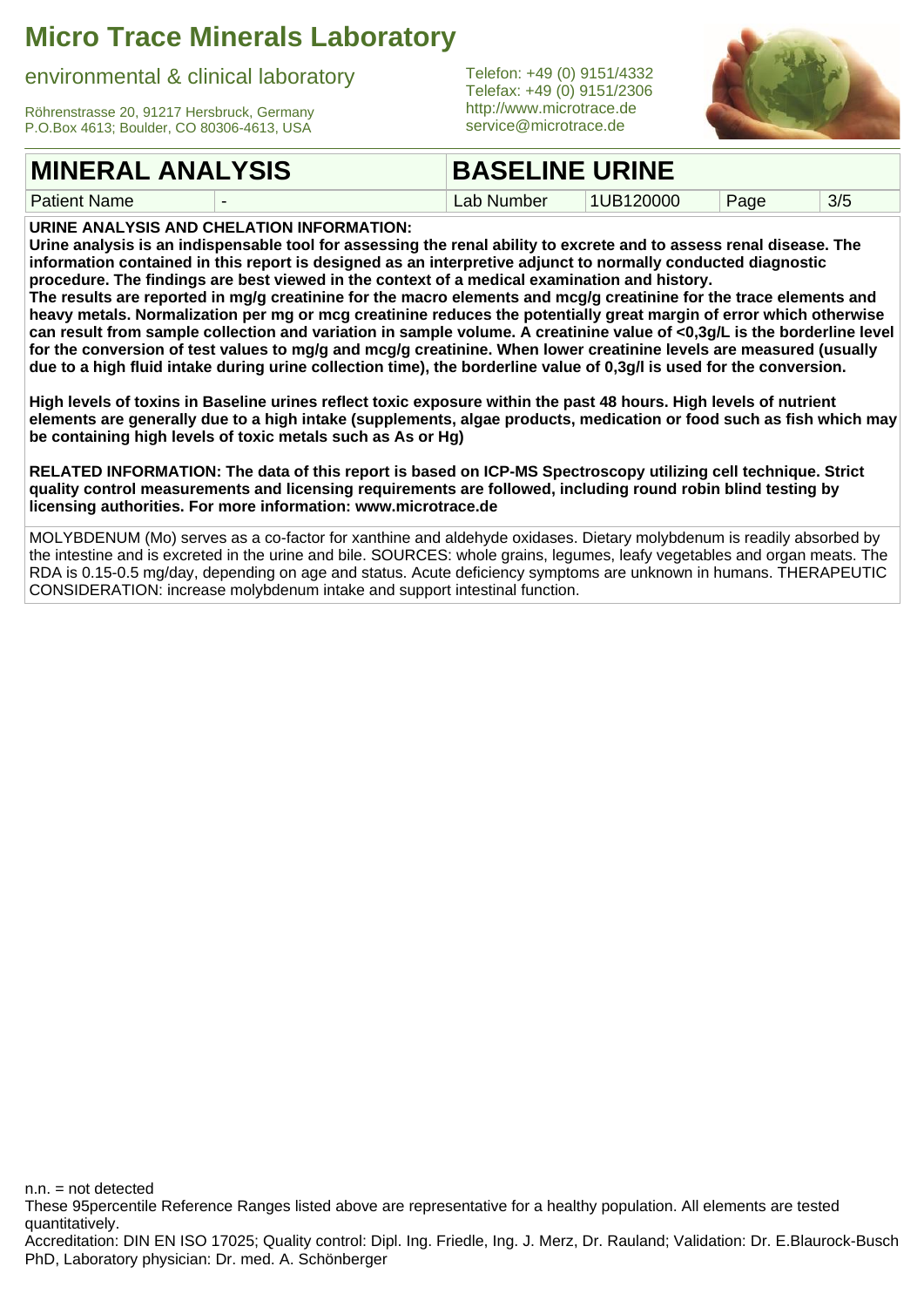#### environmental & clinical laboratory

Röhrenstrasse 20, 91217 Hersbruck, Germany P.O.Box 4613; Boulder, CO 80306-4613, USA

#### **MINERAL ANALYSIS**

Telefon: +49 (0) 9151/4332 Telefax: +49 (0) 9151/2306 <http://www.microtrace.de> service@microtrace.de



#### Patient Name **BASELINE URINE** Lab Number | 1UB120000 | Page | 4/5 NICKEL (Ni) HIGH: Smoke, cigarette smoking and food are major sources of nickel exposure. •Elevated nickel in baseline urine reflects increased immediate exposure •Studies (Micro Trace Minerals 2004) indicate that the highest nickel binding has been observed with the combination treatment EDTA+DMSA. Average urine nickel levels of approximately 16mcg/g creatinine were recorded in patients that were not industrially exposed. Environmental/Occupational Sources •Ni is found in ambient air at very low levels, as a result of releases from manufacturing facilities, oil and coal combustion, sewage sludge incineration, and other sources. •Exposure may be through contact with everyday items such as nickel-containing jewelry, cooking utensils, stainless steel kitchens, and clothing fasteners. Toxicity and Symptoms: •Nickel carbonyl is the most acutely toxic nickel compound, also found in cigarette smoke. Symptoms include headache, vertigo, nausea, vomiting, insomnia, and irritability, followed by chest pains, dry coughing, cyanosis, gastrointestinal symptoms, sweating, visual disturbances, and severe weakness. •Lung and kidney appear to be the target organs for acute nickel carbonyl toxicity in humans and animals, with pulmonary fibrosis and renal edema reported. •EPA's Office of Air Quality Planning and Standards, for a hazard ranking under Section 112(g) of the Clean Air Act Amendments, considers nickel carbonyl to be a "high concern" pollutant based on severe acute toxicity. Chronic Effects (Noncancer): •Contact dermatitis is the most common effect in humans from nickel exposure, and have been reported following occupational and non-occupational exposure, with symptoms of itching of the fingers, wrists, and forearms. •Chronic exposure to nickel in humans also results in respiratory effects, including asthma due to primary irritation or an allergic response, and an increased risk of chronic respiratory tract infections. Cancer Risk: •Human studies have reported an increased risk of lung and nasal cancers among nickel refinery workers exposed to nickel refinery dust. Nickel refinery dust is a mixture of many nickel compounds, including nickel subsulfide. EPA has classified nickel refinery dust and nickel subsulfide as carcinogens. •Nickel carbonyl has been reported to produce lung tumors in rats exposed via inhalation.

References:

1. U.S. Environmental Protection Agency (EPA). Integrated Risk Information System (IRIS) on Nickel. Environmental Criteria and Assessment Office, Office of Health and Environmental Assessment, Office of Research and Development, Cincinnati, OH. 1993.

2. Agency for Toxic Substances and Disease Registry (ATSDR). Toxicological Profile for Nickel (Draft). U.S. Public Health Service, U.S. Department of Health and Human Services, Altanta, GA. 1993.

3. U.S. EPA. Technical Background Document to Support Rulemaking Pursuant to the Clean Air ActCSection 112(g). Ranking of Pollutants with Respect to Hazard to Human Health. EPAB450/3-92-010. Emissions Standards Division, Office of Air Quality Planning and Standards, Research Triangle Park, NC. 1994.

 $n.n.$  = not detected

These 95percentile Reference Ranges listed above are representative for a healthy population. All elements are tested quantitatively.

Accreditation: DIN EN ISO 17025; Quality control: Dipl. Ing. Friedle, Ing. J. Merz, Dr. Rauland; Validation: Dr. E.Blaurock-Busch PhD, Laboratory physician: Dr. med. A. Schönberger